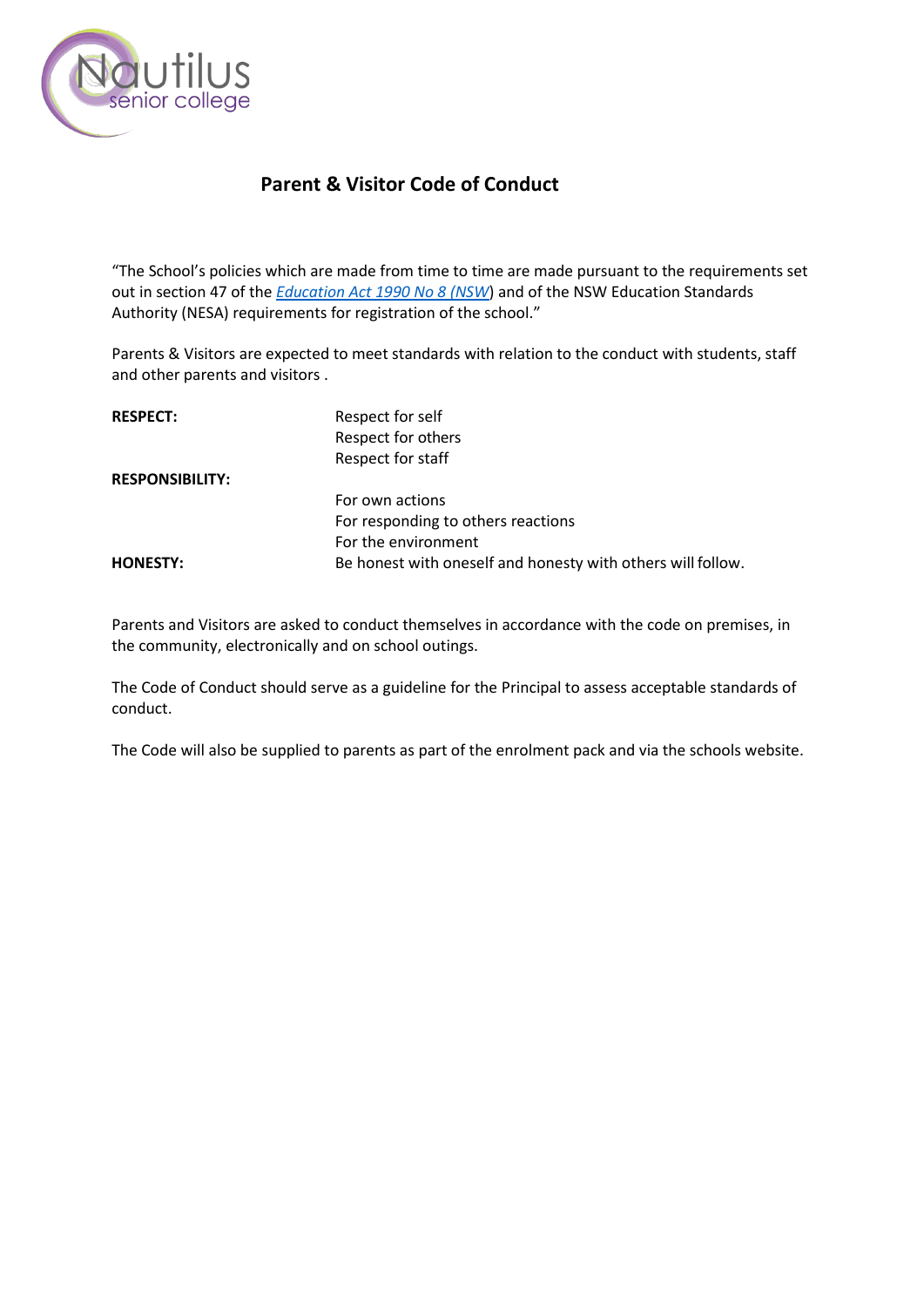#### **Purpose**

NSC is committed to ensuring a respectful learning environment that is safe, positive and supportive for all students, staff and visitors of the School.

It is the intention of NSC to provide clear guidelines to all parents and visitors regarding the conduct expected of them whilst on the School premises, engaging in School related activities or representing the School. Parents and visitors are expected to uphold the School's core values at all times.

## **Application**

This Code applies to all parents and visitors to the School. The application of this Code is not limited to the School site and School hours. It extends to all activities and events that are school-related and when visiting or representing the School. The Code also requires that parent or visitor actions do not bring the School into disrepute at any time regardless of whether the action occurs within or outside of School activities.

# **Definition of a 'Parent or Visitor'**

For the purposes of this policy, a 'Parent' or 'Visitor' includes anyone visiting the School who is not a current student, employee, contractor or volunteer.

It is expected that every parent and visitor will:

- Uphold the School's core beliefs and values;
- behave in a manner that does not endanger the health, safety and wellbeing of themselves or others;
- abide by all health and safety rules and procedures operating within the School and other locations at which they may visit whilst representing the School;
- ensure that their actions do not bring the School intodisrepute;
- respect the authority of members of staff and observe School rules asrequired;
- strictly adhere to the School's policies and procedures as required;
- behave with courtesy and consideration for others;
- refrain from all forms of bullying and harassment;
- refrain from activities, conduct or communication that would reasonably be seen to undermine the reputation of the School, employees or students of the School (including activities on social media);